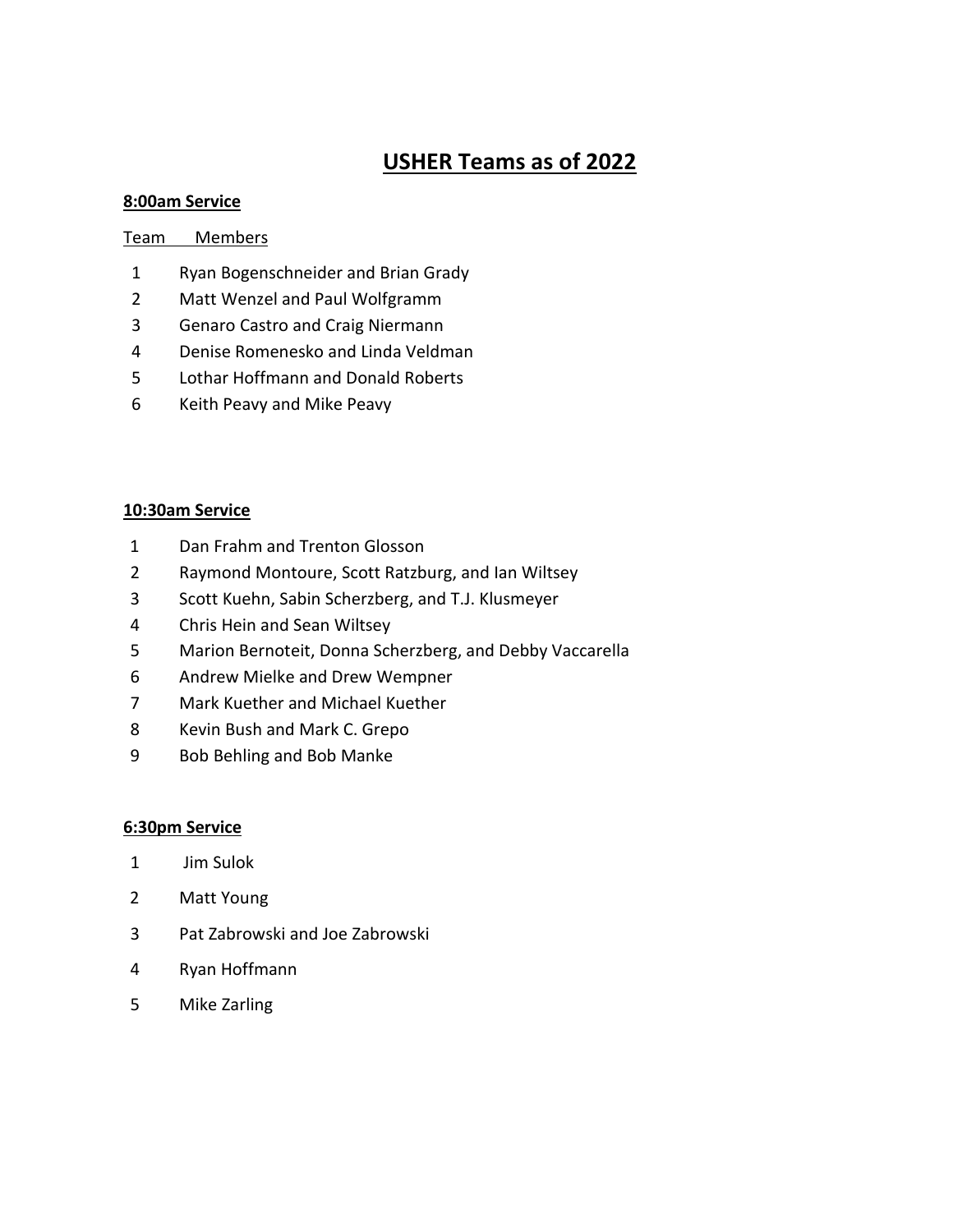To our ushers: below is the schedule for ushering for March through June. If there are any changes or corrections to your schedule please let the church office know. You will see that there is no usher assigned for special services. Your help is needed! If you can usher for any of the services noted in bold please let the office know. Thank you for your service.

### **March 2022 USHERS SCHEDULE**

| <u>Date</u>                       | Time                        | <b>Ushers</b>                                                                             |
|-----------------------------------|-----------------------------|-------------------------------------------------------------------------------------------|
| March 2<br>Ash Wednesday 6:30pm   | 3:30 <sub>pm</sub>          |                                                                                           |
| March 6                           | 8:00am<br>10:30am<br>6:30pm | Denise Romenesko and Linda Veldman<br>Dan Frahm and Trenton Glosson<br>Jim Sulok          |
| March 9<br>Lenten Service 6:30pm  | 3:30 <sub>pm</sub>          |                                                                                           |
| March 13 (C)8:00am                | 10:30am                     | Keith Peavy and Mike Peavy<br>Raymond Montoure, Scott Ratzburg<br>and Ian Wiltsey         |
|                                   | 6:30pm                      | Matt Young                                                                                |
| March 16<br>Lenten Service 6:30pm | 3:30 <sub>pm</sub>          |                                                                                           |
| March 20                          | 8:00am<br>10:30am           | Ryan Bogenschneider and Brian Grady<br>Scott Kuehn Sabin Scherzberg and<br>T.J. Klusmeyer |
|                                   | 6:30pm                      | Pat Zabrowski and Joe Zabrowski                                                           |
| March 23                          | 3:30 <sub>pm</sub>          |                                                                                           |
| Lenten Service 6:30pm             |                             |                                                                                           |
| March 27 (C)8:00am                | 10:30am<br>6:30pm           | Matt Wenzel and Paul Wolfgramm<br>Chris Hein and Sean Wiltsey<br>Ryan Hoffmann            |
| March 30<br>Lenten Service 6:30pm | 3:30 <sub>pm</sub>          |                                                                                           |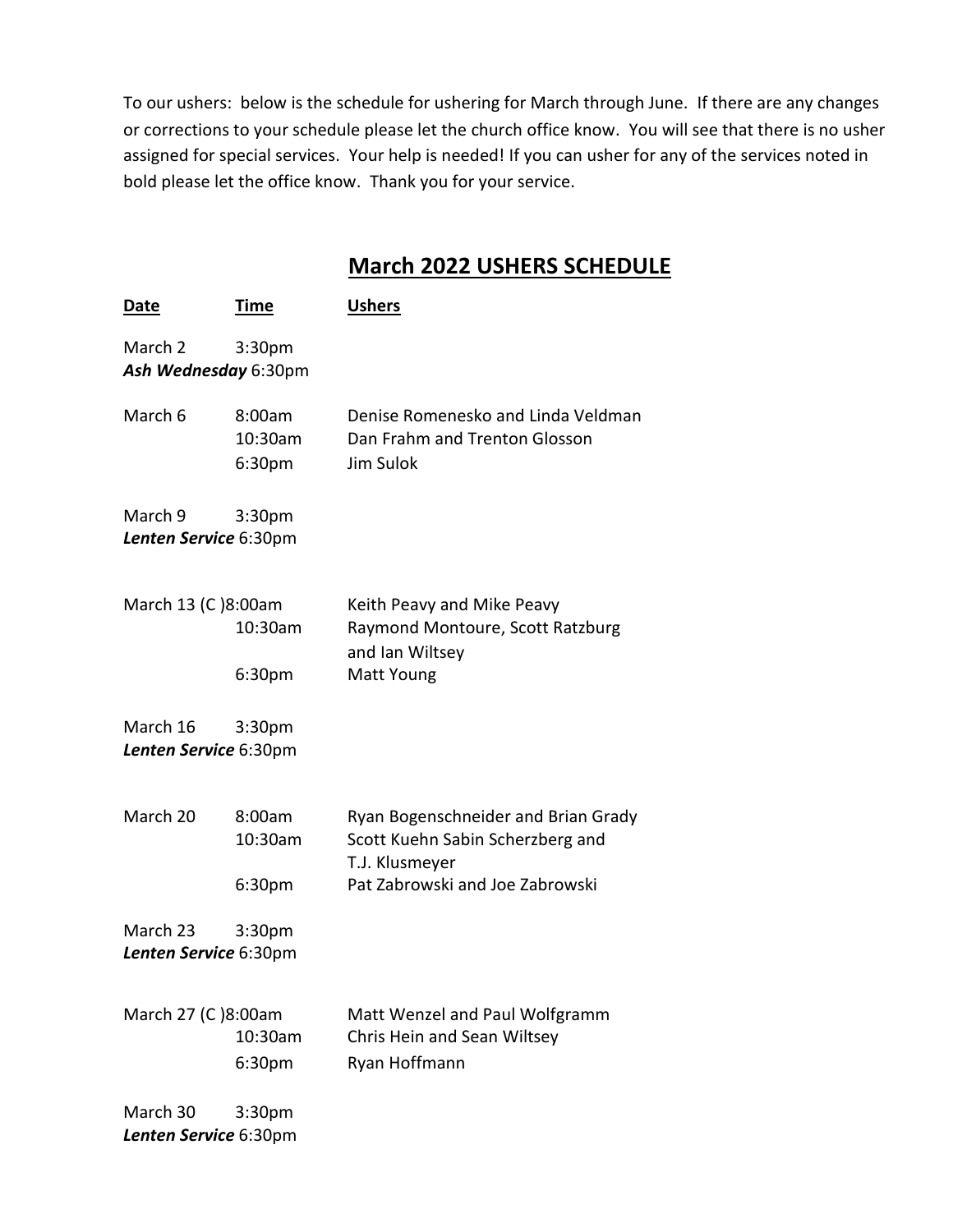# **April 2022 USHERS SCHEDULE**

| Date                                                                 | Time                         | <b>Ushers</b>                                                                                  |  |
|----------------------------------------------------------------------|------------------------------|------------------------------------------------------------------------------------------------|--|
| April 3                                                              | 8:00am<br>10:30am            | Genaro Castro and Craig Niermann<br>Marion Bernoteit, Donna Scherzberg<br>and Debby Vaccarella |  |
|                                                                      | 6:30pm                       | Mike Zarling                                                                                   |  |
| April 6<br>Lenten Service 6:30pm                                     | 3:30 <sub>pm</sub>           |                                                                                                |  |
| April 10 (C)8:00am<br>10:30am<br>6:30pm                              |                              | Lothar Hoffmann and Donald Roberts<br>Andrew Mielke and Drew Wempner<br>Jim Sulok              |  |
| April 14 (C )<br>3:30 <sub>pm</sub><br><b>Maundy Thursday 6:30pm</b> |                              |                                                                                                |  |
| April 15<br>Good Friday                                              | 1:00 <sub>pm</sub><br>6:30pm |                                                                                                |  |
| April 17<br><b>EASTER</b>                                            | 8:00am<br>10:30am<br>6:30pm  | Denise Romenesko and Linda Veldman<br>Mark Kuether and Michael Kuether<br>No service           |  |
| April 24 (C)                                                         | 8:00am<br>10:30am<br>6:30pm  | Keith Peavy and Mike Peavy<br>Kevin Bush and Mark C. Grepo<br>Pat Zabrowski and Joe Zabrowski  |  |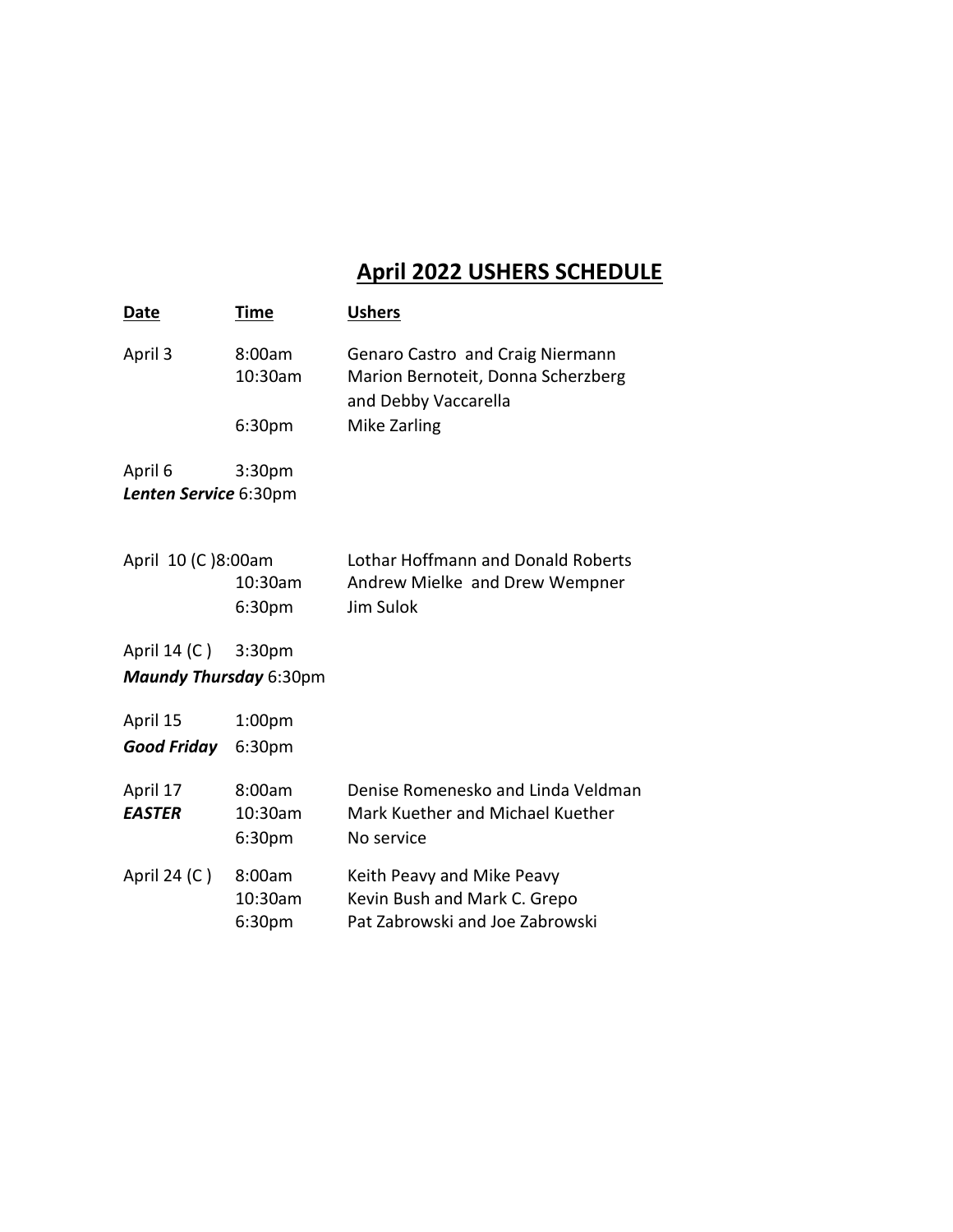# **May 2022 USHERS SCHEDULE**

| Date       | Time                        | <b>Ushers</b>                                                                             |  |
|------------|-----------------------------|-------------------------------------------------------------------------------------------|--|
| May 1      | 8:00am<br>10:30am<br>6:30pm | Ryan Bogenschneider and Brian Grady<br><b>Bob Behling and Bob Manke</b><br>Ryan Hoffmann  |  |
| May $8(C)$ | 8:00am<br>10:30am           | Matt Wenzel and Paul Wolfgramm<br>Raymond Montoure, Scott Ratzburg,<br>and Ian Wiltsey    |  |
|            | 6:30 <sub>pm</sub>          | Mike Zarling                                                                              |  |
| May 15     | 8:00am<br>10:30am<br>6:30pm | Genaro Castro and Craig Niermann<br>Trenton Glosson and Dan Frahm<br>Jim Sulok            |  |
| May 22 (C) | 8:00am<br>10:30am           | Lothar Hoffmann and Donald Roberts<br>Scott Kuehn, Sabin Scherzberg and<br>T.J. Klusmeyer |  |
|            | 6:30pm                      | Matt Young                                                                                |  |
| May 29     | 8:00am<br>10:30am<br>6:30pm | Denise Romenesko and Linda Veldman<br>Chris Hein and Sean Wiltsey<br>No service           |  |